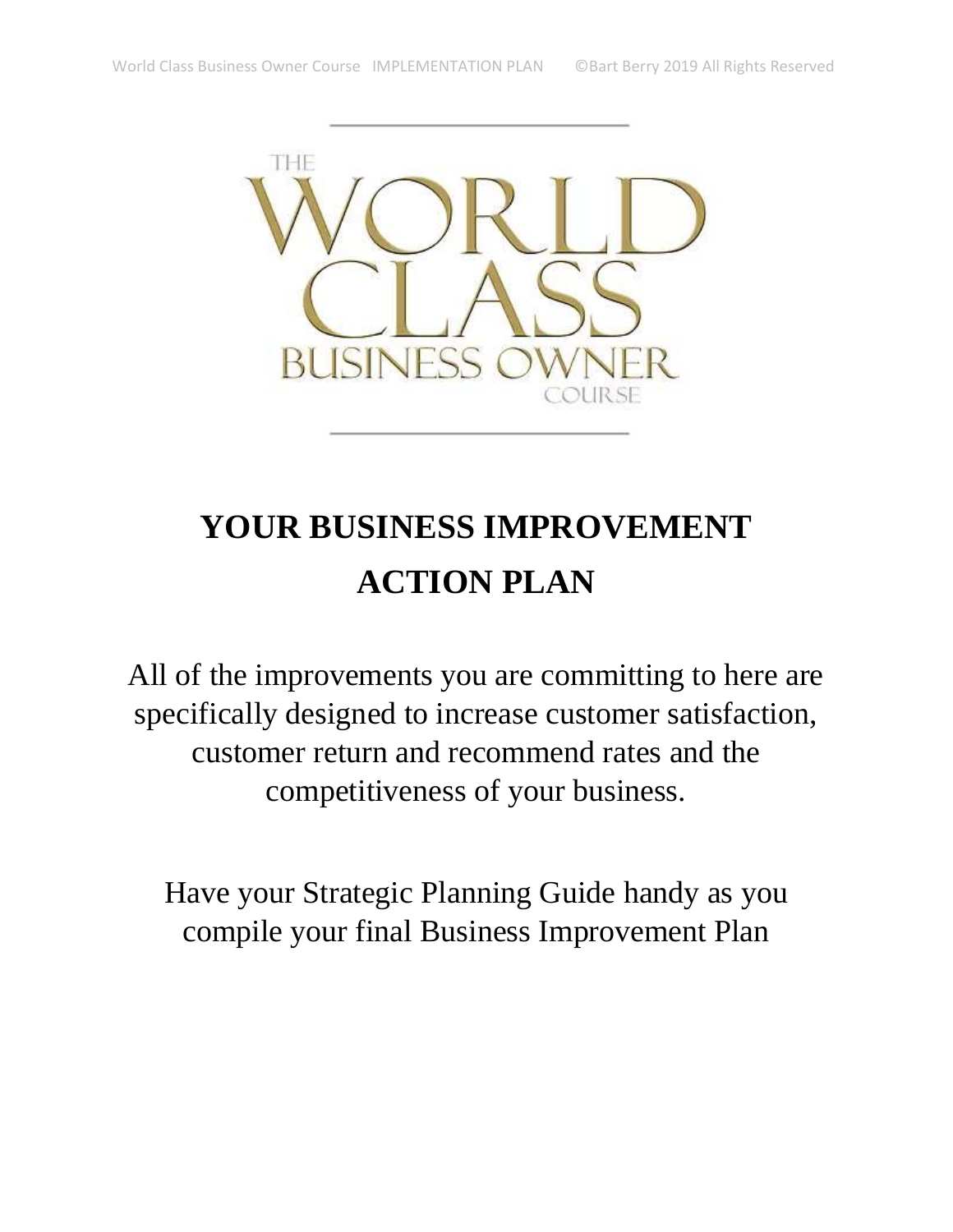## **Introduction:**

During the Strategic Planning Process you analyzed a lot of data and relationships between various factors – and you developed a long list of potential actions – which you profiled and prioritized as part of the planning process.

While it would be great to implement all of these actions at once, that would likely require significant energy, time and expense. By scoring the actions you have identified you have already, in effect, created a prioritization of these actions.

In our experience it is very difficult for Business Owners to implement more than three strategic actions/changes/improvements at any one time. You are simply too busy. The logical approach then is to identify which actions you will commit to in terms of:

SHORT TERM: No more than two easy to implement actions you can take immediately and put in place over the next week.

MEDIUM TERM: No more than two actions you can fully implement successfully over the next month. (subsequent actions can be added each month – in terms of the priority you have already established).

LONGER TERM: These should be more significant complex actions that require detailed attention and focus, more significant expense or big organizational changes.

You are of course, free to accelerate your implementation at whatever pace you and your business can handle. Caution is advised here simply to help ensure that you give each action the time and attention for smooth and complete execution so you can make the changes yours – and you won' t have to revisit the action topic at a later date.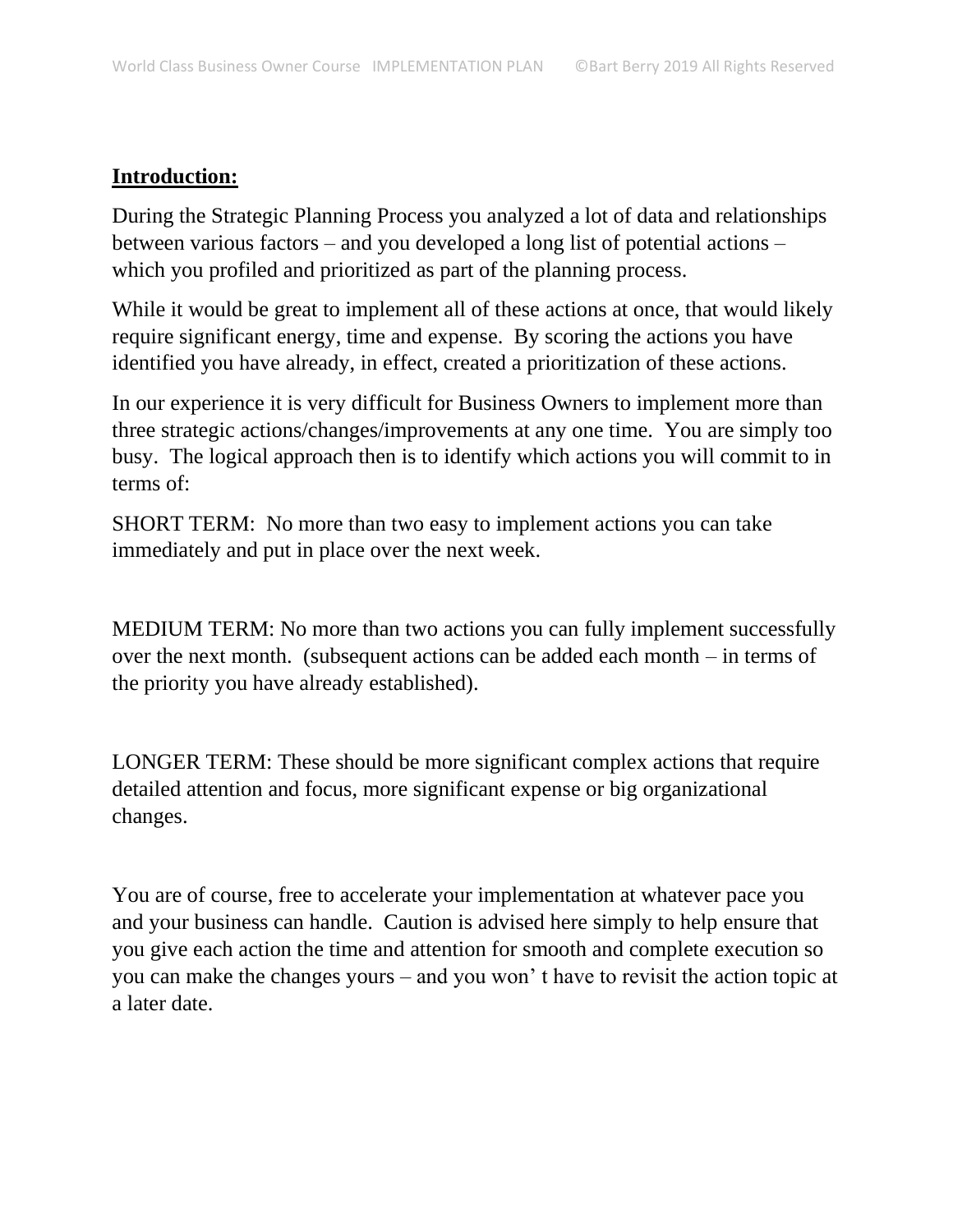Use the Implementation Hypothesis model below to prepare a detailed implementation plan for *each of the actions* you have decided upon -

## **ACTION DESCRIPTION:**

This action is

- o Short Term (Immediate/This week)
- o Medium Term (1 month)
- o Long Term (3-6 months)

WHAT specific action we will take?:

HYPOTHESIS: We believe that if we do\_\_\_\_\_\_\_\_\_\_\_\_\_\_\_\_\_\_\_\_\_\_\_\_\_\_\_\_\_\_\_\_\_

The we will get the specific results of\_\_\_\_\_\_\_\_\_\_\_\_\_\_\_\_\_\_\_\_\_\_\_\_\_\_\_\_\_\_\_\_\_\_\_\_

Date this action will be initiated:

WHO will be involved/responsible for implementation (list all persons and their responsibilities)? WHO will be lead project sponsor/have ultimate responsibility?

HOW will progress be measured? (How will you know you have accomplished it)

WHEN will you check progress/get a report?

WHAT adjustments or changes should you be prepared to test/try if your results aren't exactly as expected?